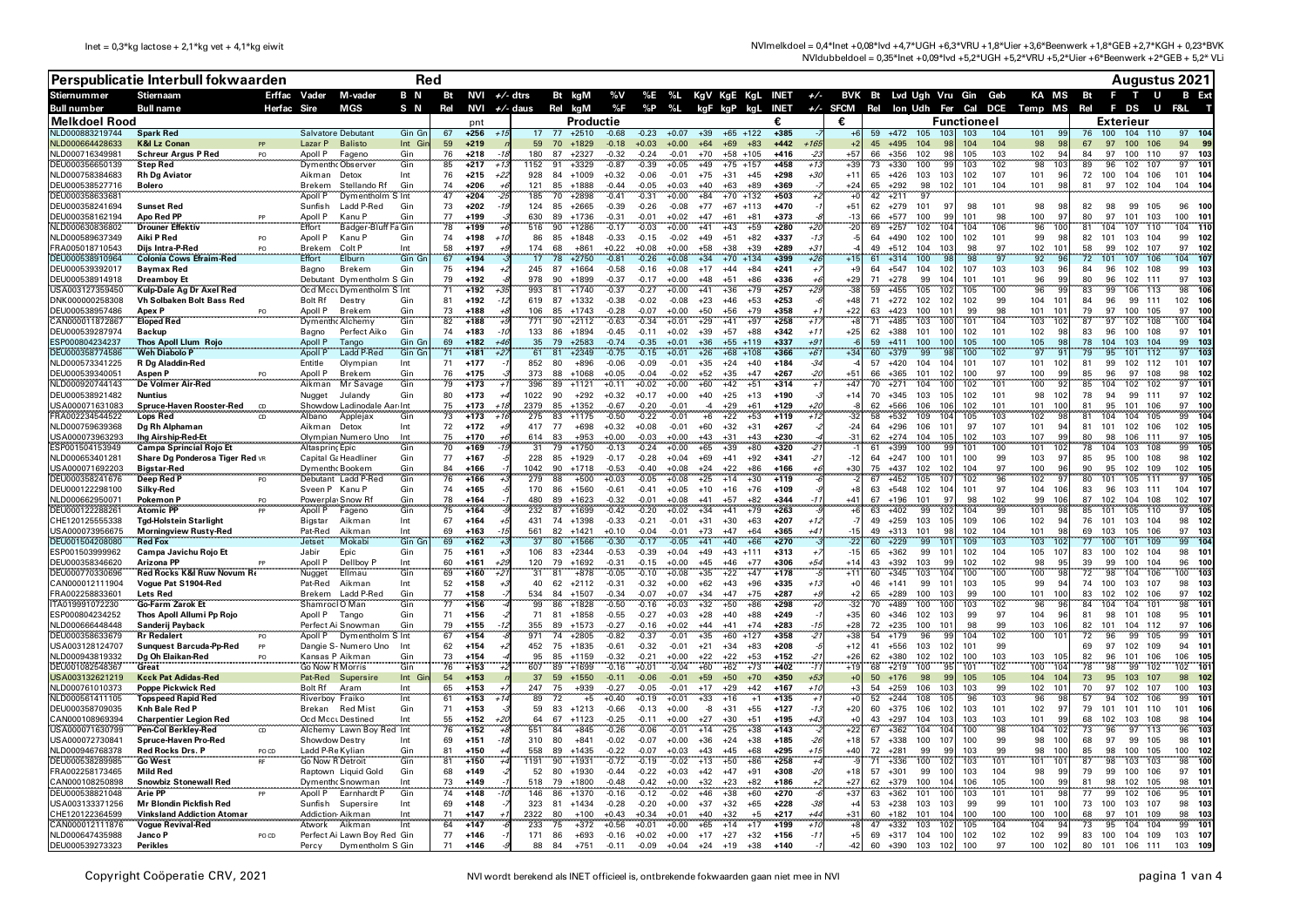| NVImelkdoel = 0,4*lnet +0,08*lvd +4,7*UGH +6,3*VRU +1,8*Uier +3,6*Beenwerk +1,8*GEB +2,7*KGH + 0,23*BVK |  |
|---------------------------------------------------------------------------------------------------------|--|
| NVldubbeldoel = 0,35*lnet +0,09*lvd +5,2*UGH +5,2*VRU +5,2*Uier +6*Beenwerk +2*GEB + 5,2* VLi           |  |

|                                     | Perspublicatie Interbull fokwaarden                                                                                                           |             |                                      |                                  | Red           |          |                  |                    |              |                                           |                    |                    |                    |                |                                   |                               |        |                            |          |                     |                                      |                                                                         |                       |                                     |                                             | <b>Augustus 2021</b>                                     |
|-------------------------------------|-----------------------------------------------------------------------------------------------------------------------------------------------|-------------|--------------------------------------|----------------------------------|---------------|----------|------------------|--------------------|--------------|-------------------------------------------|--------------------|--------------------|--------------------|----------------|-----------------------------------|-------------------------------|--------|----------------------------|----------|---------------------|--------------------------------------|-------------------------------------------------------------------------|-----------------------|-------------------------------------|---------------------------------------------|----------------------------------------------------------|
| <b>Stiernummer</b>                  | <b>Stiernaam</b>                                                                                                                              |             | Erffac Vader                         | M-vader                          | R N           |          |                  | Bt $NVI$ +/- dtrs  |              | Bt kgM                                    | %F                 | %P                 | %L                 |                |                                   | %V %E %L KgV KgE KgL INET +/- |        |                            |          |                     |                                      | BVK Bt Lvd Ugh Vru Gin Geb                                              |                       |                                     | KA MS Bt F T U                              | <b>B</b> Ext<br>$\cup$                                   |
| <b>Bull number</b><br>Melkdoel Rood | <b>Bull name</b>                                                                                                                              | Herfac Sire |                                      | MGS                              | S N           | Rel      |                  |                    |              | NVI $+/-$ daus Rel kgM<br>Productie       |                    |                    |                    | kgF kgP kgL    |                                   | €                             |        | €                          |          |                     |                                      | INET +/- SFCM Rel lon Udh Fer Cal DCE Temp MS Rel<br><b>Functioneel</b> |                       |                                     | F DS<br>Exterieur                           | F&L                                                      |
| USA000067195009                     | <b>Bgp Pinevalley Avery-Red-Et</b>                                                                                                            |             |                                      | Olympian Supersire               | Int           | 58       | pnt<br>$+145$    |                    | 163          | 69<br>$+957$                              | $-0.05$            | $-0.06$            | $-0.01$            | $+38$          | $+29$<br>$+43$                    | $+212$                        |        |                            | 45       | $+308$              | 102                                  | 97                                                                      | -92                   | 104                                 | 102<br>104 110<br>68                        | 95                                                       |
| DEU000666321958                     | Mr. Marco                                                                                                                                     |             | Magenta Niagra                       |                                  | Gin           | 81       | $+145$           |                    | 430          | 89<br>$+1927$                             | $-0.51$            | $-0.46$            | $+0.09$            | $+34$          | $+23$<br>$+97$                    | $+195$                        |        | $+37$                      | 72       | $+422$              | 105<br>100                           | 107                                                                     | 102                   | 100<br>-98                          | 87<br>97<br>98                              | 108<br>95<br>100                                         |
| NLD000843635001                     | Drouner Ajdh Kana Red                                                                                                                         |             | Kanu P                               | Badger-Bluff Fa Int              |               | 71       | $+144$           |                    | 212          | 85<br>$+706$                              | $-0.52$            | $-0.10$            | $+0.00$            | $-15$          | $+16$<br>$+32$                    | $+44$                         |        |                            | 60       | $+635$              | 104<br>104<br>10:                    | 102                                                                     | 102                   | 10 <sup>2</sup><br>101<br>100       | 101 111<br>69<br>101<br>79<br>99            | 102<br>107                                               |
| DEU000538944176<br>USA003130641882  | <b>Nutcracker</b><br><b>Maxbo Red</b>                                                                                                         |             | Nugget<br>Entitle                    | Aikman<br>Mogul                  | Gin<br>Int    | 72<br>73 | $+143$<br>$+143$ |                    | 83<br>1186   | 84<br>$+1136$<br>84<br>$+1785$            | $-0.01$<br>$-0.50$ | $-0.13$<br>$-0.36$ | $-0.07$<br>$+0.00$ | $+50$<br>$+30$ | $+29$<br>$+45$<br>$+28$<br>$+81$  | $+237$<br>$+202$              | +33    | $+28$<br>$+14$             | 62<br>61 | $+315$<br>$+227$    | 101<br>102<br>99                     | 98<br>106                                                               | 100<br>109            | 99<br>101 102                       | 100<br>103 109<br>66<br>100                 | 103<br>96<br>103<br>107                                  |
| DNK000000258927                     | <b>Vh Red Power Rulerrc</b>                                                                                                                   |             | Red Powe Vh Goblin                   |                                  | Gin           | 79       | $+143$           |                    | 584          | 87<br>$-482$                              | $+0.81$            | $+0.44$            | $-0.05$            | $+41$          | $+17$                             | $-26$<br>$+148$               |        |                            | 58       | $+425$              | 104<br>103                           | 101                                                                     | 102                   | <b>QC</b><br>98                     | 101 106<br>84<br>99                         | 97<br>101                                                |
| JSA000069974458                     | <b>Woodlawn Ducati Red Et</b>                                                                                                                 |             | Colt <sub>P</sub>                    | Shottle                          | Int           | 70       | $+143$           |                    | 947          | 77<br>$+1442$                             | $-0.72$            | $-0.28$            | $-0.01$            | $-5$           | $+65$<br>$+25$                    | $+112$                        |        |                            | 65       | $+514$              | 105<br>104                           | 104                                                                     | 97                    |                                     | 78<br>93<br>99                              | 112<br>94<br>101                                         |
| FRA008550489341<br>CAN000107992899  | Ju Red Ebh                                                                                                                                    |             | Brekem<br>Aikman                     | Alchemy<br><b>Express Bolly</b>  | Int<br>Int    | 74<br>72 | $+142$<br>$+142$ |                    | 854<br>287   | 85<br>$+1310$<br>82<br>$+1443$            | $-0.19$<br>$-0.33$ | $-0.22$<br>$-0.24$ | $-0.01$<br>$-0.01$ | $+40$<br>$+33$ | $+26$<br>$+59$<br>$+29$<br>$+65$  | $+208$<br>$+208$              | +11    | $-44$<br>$+11$             | 57       | $72 + 339$<br>$+92$ | 99<br>104<br>98<br>105               | 98<br>96                                                                | 102<br>104            | 107 10<br>96<br>10                  | 74<br>102 104 110<br>103 111<br>77<br>98    | 99<br>106<br>104<br>108                                  |
| DEU000536124807                     | Jeanri Pigment Red<br>Giabo (1985) - Brown Brown Brown Brown Brown Brown Brown Brown Brown Brown Brown Brown Brown Brown Brown Brown<br>Giabo |             | Gibor                                | Shottle                          | Int           | 68       | $+140$           |                    | 191          | 84<br>$+1892$                             | $-0.61$            | $-0.17$            | $+0.00$            | $+23$          | $+51$<br>$+86$                    | $+283$                        |        |                            | 60       | +399                | 100                                  | 103                                                                     | 99                    | 99<br>ة"                            | 80<br>96<br>101                             | 100<br>97                                                |
| DEU000816069213                     | <b>Blues P</b>                                                                                                                                |             | <b>Blueprint Snow Rf</b>             |                                  | Gin           | 74       | $+140$           |                    | 161          | 86<br>+1566                               | $-0.51$            | $-0.18$            | $+0.07$            | $+20$          | $+39$<br>$+78$                    | $+225$                        |        | $+38$                      | 63       | $+241$              | 98<br>102                            | 104                                                                     | 100                   | 97<br>10 <sub>F</sub>               | 101 105<br>81<br>95                         | 100<br>101                                               |
| NLD000609013830<br>DEU000358192509  | <b>Uenk Red Impact</b><br><b>Arcardo</b>                                                                                                      |             | Effort<br>Archive                    | Kodak<br>R Alchem                | Gin<br>Gin    | 72<br>74 | $+140$<br>$+138$ |                    | 59<br>206    | 84<br>$+1295$<br>87<br>$+1075$            | $-0.35$<br>$-0.09$ | $-0.14$<br>$-0.21$ | $+0.03$<br>$-0.15$ | $+25$<br>$+40$ | $+33$<br>$+62$<br>$+19$<br>$+35$  | $+206$<br>$+172$              |        | +32<br>$+23$               | 62<br>63 | $+248$<br>$+183$    | 101<br>100<br>98<br>107              | 100<br>100                                                              | 104<br>99             | <b>QS</b><br>98<br>97<br>10         | R1<br>95<br>103<br>103<br>82<br>97          | 112<br>102<br><b>106</b><br>10 <sub>f</sub><br>98<br>102 |
| DEU000122386402                     | Ariba Red                                                                                                                                     |             | Akyol                                | Go Now Rf                        | Gin Gr        | 73       | $+136$           |                    | 111          | 85<br>$+1729$                             | $-0.52$            | $-0.13$            | $-0.05$            | $+26$          | $+49$<br>$+74$                    | $+278$                        |        |                            |          | $61 + 386$          | 101<br>- 101                         | 94                                                                      | 103                   | $102 - 10^{\circ}$                  | 100 102<br>83<br>100                        | 98<br>100                                                |
| DEU000815804883                     | Fagomy                                                                                                                                        |             | Fageno                               | Laron P                          | Gin           | 78       | $+136$           |                    | 293          | 88<br>+838                                | $+0.30$            | $-0.18$            | $+0.06$            | $+65$          | $+14$<br>$+44$                    | +207                          |        |                            | 70       | $+340$              | 101<br>103                           | 102                                                                     | 96                    | 100<br>10:                          | 82<br>101<br>104 103                        | 101<br>97                                                |
| JSA003131910988                     | <b>Ladys-Manor Annuity-Red</b>                                                                                                                |             | Entitle                              | Olympiar                         | Int           | 56       | $+136$           |                    | 126          | 68<br>$+1841$                             | $-0.70$            | $-0.28$            | $-0.01$            | +12            | $+38$<br>$+83$                    | $+206$                        |        |                            | 40       | $+347$              | 100<br>$10^{\circ}$                  | 101                                                                     | 103<br>104            | 101<br>10<br>96                     | 103<br>56<br>102                            | 110<br>103<br>101                                        |
| NLD000842911885<br>DNK000000257961  | Future Dream H. Kanu Aiko Re POCD<br><b>Vh Fageno Fox Red</b>                                                                                 |             | Kanu P<br>Fageno                     | Super<br>Jerudo                  | Gin<br>Gin    | 74<br>79 | $+136$<br>$+135$ |                    | 95<br>190    | 82<br>$+1708$<br>86<br>$+1445$            | $-0.92$<br>$-0.23$ | $-0.46$<br>$-0.26$ | $+0.06$<br>$+0.05$ | $-15$<br>$+42$ | $+16$<br>$+84$<br>$+27$<br>$+71$  | $+59$<br>$+220$               |        | $+20$                      | 65<br>69 | $+645$<br>$+199$    | 104<br>103<br>102<br>103             | 104<br>106                                                              | 104                   | 97<br>108<br>102                    | 82<br>94<br>100 105<br>82<br>102<br>102     | 100<br>98<br>100<br>-100                                 |
| NLD000669633225                     | <b>Blue Car</b>                                                                                                                               |             | <b>Brasil Rf</b> Glorious            |                                  | Gin           | 73       | $+135$           |                    | 56           | 83<br>$+187$                              | $+0.06$            | $+0.24$            | $+0.03$            | $+13$          | $+27$<br>$+11$                    | $+141$                        |        |                            | 63       | $+638$              | 102<br>102                           | 99                                                                      | 101                   | 104<br>10 <sup>1</sup>              | 102<br>80<br>99                             | 105<br>99<br>102                                         |
| USA000071394744                     | Hass-Acres Disguise-Red-Et                                                                                                                    |             |                                      | Alchemy Co-Op Mac Pen Int        |               | 66       | $+134$           |                    | 593          | 76<br>$+1384$                             | $-0.31$            | $-0.29$            | $+0.00$            | $+32$          | $+22$<br>+63                      | $+176$                        |        | $+31$                      | 62       | $+452$              | 101<br>106                           | 98                                                                      | 97                    |                                     | 89<br>101 102<br>52                         | 96<br>-96                                                |
| DEU000666321948<br>EU001272471908   | Albano<br>Armada P F                                                                                                                          |             | Alchemy Altabaxter<br><b>Apoll P</b> | Chipper P                        | Gir<br>Gin    | 86<br>82 | $+134$<br>$+133$ |                    | 2288<br>2393 | Q <sub>1</sub><br>$+740$<br>90<br>$+1885$ | $-0.20$<br>$-0.46$ | $-0.20$<br>$-0.21$ | $-0.05$<br>$-0.02$ | $+15$<br>$+38$ | $+29$<br>$+9$<br>$+46$            | $+77$<br>$+84$<br>$+294$      |        | +2:<br>$+46$               | 77<br>71 | $+488$<br>$+268$    | 104<br>103<br>98<br><b>Q</b>         | 103<br>106                                                              | 100<br>102            | 101<br>10<br>102                    | 101<br>92<br>100<br>89<br>101<br>99         | 105<br>99<br>102<br>95<br>105<br>10 <sub>1</sub>         |
| DEU000358241656                     | Light Red                                                                                                                                     | CD          | Archive-R Mogul                      |                                  | Gin           | 78       | $+133$           |                    | 754          | 85<br>+1137                               | $+0.01$            | $-0.13$            | $-0.06$            | $+52$          | $+29$<br>$+46$                    | $+242$                        |        |                            | 63       | $+212$              | 103<br>102                           | 101                                                                     | 98                    | 102<br>10                           | 99<br>102 110<br>85                         | 94<br>102                                                |
| DEU000358389043                     | Almo Red P                                                                                                                                    |             | Apoll P                              | Tabit                            | Gin           | 71       | $+132$           |                    | 54           | 83<br>$+1113$                             | $-0.28$            | $-0.02$            | $-0.05$            | $+24$          | $+38$<br>$+46$                    | $+220$                        |        | $+17$                      | 61       | $+385$              | 101<br>100                           | 97                                                                      | 101                   | 100<br>$\Omega$                     | 78<br>99<br>103                             | 97<br>110<br>-104                                        |
| VLD000746164268<br>DEU000538921512  | Delta Pinkpop-Red PP<br>Effizienz                                                                                                             |             | Praise P<br>Effort                   | i Twist P Co<br>Julandy          | Gin Gi<br>Gin | 72<br>76 | $+132$<br>$+132$ |                    | 152<br>117   | 86<br>$+868$<br>87<br>$+674$              | $-0.04$<br>$-0.17$ | $-0.09$<br>$-0.06$ | $+0.01$<br>$-0.02$ | $+35$<br>$+15$ | $+23$<br>$+40$<br>$+19$<br>$+29$  | $+180$<br>$+118$              |        | $+1$ <sup>-</sup><br>$+16$ | 64<br>63 | $+191$<br>$+363$    | 102<br>101<br>107<br>102             | 102<br>97                                                               | 10 <sup>1</sup><br>97 | 99<br>10<br>95<br>- 95              | 73<br>98<br>100<br>103 113<br>81<br>100     | 99<br>103<br>107<br>99<br>107                            |
| JLD000732964919                     | <b>Voorhof Hattric</b>                                                                                                                        |             | Effort                               | Fanatio                          | Gin           | 73       | $+131$           | +1.                | 125          | 85<br>$+1996$                             | $-0.71$            | $-0.26$            | $+0.07$            | $+17$          | $+45$<br>$+98$                    | $+250$                        | +11    |                            | 62       | $+304$              | 101<br>99                            | 98                                                                      | 101                   | 100<br>96                           | 82<br>103<br>105                            | 108<br>99<br>105                                         |
| VLD000761010739                     | <b>Poppe Red Hot Duncan</b>                                                                                                                   |             | Debutant Snow Rf                     |                                  | Gin           | 80       | $+131$           |                    | 608          | 90<br>$+1122$                             | $-0.19$            | $-0.04$            | +0.03              | $+32$          | $+54$<br>$+37$                    | $+235$                        |        | $+25$                      | 70       | $+124$              | 102<br>103                           | 100                                                                     | 105                   | 96<br>$\overline{q}$                | 87<br>97<br>99                              | 105<br>97<br>100                                         |
| FRA002279813371<br>RA005615892583   | Jorho P<br><b>Laius Red</b>                                                                                                                   |             | <b>Adonis Rc Fontov</b><br>Albano    | Franc                            | Gin<br>Gin    | 75<br>75 | $+131$<br>$+131$ |                    | 235<br>333   | 83<br>$+1018$<br>84<br>$+401$             | $-0.27$<br>$-0.08$ | $-0.09$<br>$+0.05$ | $+0.00$<br>$+0.02$ | $+21$<br>$+11$ | $+28$<br>$+46$<br>$+20$<br>$+19$  | $+173$<br>$+107$              |        | $+7$<br>$+19$              | 63<br>58 | $+214$<br>$+384$    | 101<br>104<br>107<br>105             | 101<br>104                                                              | 104<br>108            | 97<br>105<br>10(<br>102             | 101 104<br>81<br>93<br>101<br>102<br>81     | 99<br>100<br>97<br>98<br>98                              |
| VLD000644585521                     | Midwolder Nemo Red                                                                                                                            |             | Nugget                               | Altaiota                         | Gin           | 79       | $+130$           |                    | 1143         | 90<br>$+851$                              | $-0.18$            | $-0.04$            | $+0.02$            | $+22$          | $+27$<br>$+41$                    | $+169$                        |        | 3.                         | 68       | $+289$              | 104<br>$10^{\circ}$                  | 97                                                                      | 98                    | 99<br>10                            | 105<br>79<br>103                            | 98<br>113<br>107                                         |
| TA001990826420                      | <b>Karat PP</b>                                                                                                                               |             | Kanu P                               | Laron P                          | Gin           | 84       | $+130$           |                    | 1694         | 90<br>$+207$                              | $+0.09$            | $-0.08$            | $+0.10$            | $+17$          | $+1$<br>$+18$                     | $+45$                         |        | $+45$                      | 74       | $+633$              | 105<br>101                           | 100                                                                     | 97                    | 99<br>10(                           | 89<br>91<br>99 107                          | 101<br>101                                               |
| DEU000358403518<br>VLD000645569836  | <b>Ben Red</b><br><b>Red Rocks Lazar P</b>                                                                                                    |             | Brekan<br>Label P                    | Kanu P                           | Gin<br>Gin    | 76<br>79 | $+129$<br>$+128$ |                    | 308<br>322   | 88<br>$+1119$<br>89<br>$+1296$            | $-0.48$<br>$-0.25$ | $-0.17$<br>$-0.01$ | $+0.01$<br>$+0.04$ | $+5$<br>$+34$  | $+24$<br>$+52$<br>$+46$<br>$+63$  | $+125$<br>$+279$              |        | -2.<br>$+26$               | 64<br>71 | $+340$<br>$+307$    | 104<br>102<br>105<br>95              | 100<br>100                                                              | 97<br>100             | 103<br>10<br>97<br>ີດ               | 102<br>104 112<br>86<br>98<br>103           | 101<br>ា 0 ខ<br>104<br>97<br>100                         |
| USA003132621218                     | <b>Kcck Altaace-Red</b>                                                                                                                       |             | Bigstar                              | Snowman<br>Supersire             | Int           | 56       | $+126$           |                    | 108          | 68<br>$+775$                              | $-0.01$            | $-0.18$            | $+0.00$            | $+34$          | $+12$<br>+35                      | $+131$                        |        |                            | 45       | $+465$              | 103<br>102                           | 100                                                                     | 103                   | 105<br>-98                          | 70<br>94<br>104 102                         | 98<br>99                                                 |
| VLD000757315226                     | De Vrendt Deal Red P                                                                                                                          | PO          | Debutant                             | Snowman                          | Gin           | 82       | $+125$           |                    | 648          | 90<br>$+1090$                             | $-0.21$            | $-0.17$            | $+0.09$            | $+29$          | $+23$<br>$+58$                    | $+173$                        |        | $+55$                      | 73       | $+163$              | 100<br>106                           | 103                                                                     | 101                   | 100<br>10                           | 96<br>100<br>85                             | 95<br>106<br>99                                          |
| AUT000798806228                     | Sch Aron Red<br>Deluxo                                                                                                                        | CD          | Adonis<br>Detox                      | Carmano                          | Int<br>Gin    | 51<br>83 | $+124$<br>$+123$ |                    | 62<br>2745   | 71<br>$+2306$<br>$+983$<br>91             | $-0.35$<br>$+0.01$ | $-0.45$<br>$-0.21$ | $+0.00$<br>$-0.02$ | $+66$<br>$+45$ | $+35$<br>$+105$<br>$+16$<br>$+43$ | $+314$<br>+173                |        | $+28$                      | 38<br>77 | $+2$<br>$+280$      | 103<br>101                           | 96<br>102                                                               | 95<br>99              | 10<br>$101 - 10'$                   | 51<br>98<br>103<br>100<br>105 105<br>83     | 99<br>108<br>104<br>97<br>-102                           |
| DEU000355140506<br>AN000109127987:  | Gen-I-Beq Aikatown Red                                                                                                                        |             |                                      | Altabaxter<br>Raptown Altabaxter | Int           | 58       | $+122$           |                    | 34           | 70<br>$+804$                              | $-0.03$            | $-0.04$            | $-0.01$            | $+33$          | $+25$<br>$+36$                    | $+183$                        |        | $-47$                      | 49       | $+264$              | 102<br>102                           | 102                                                                     | 101                   | 103<br>$\mathbf{q}$                 | 106 111<br>65<br>105                        | 98<br>107                                                |
| BEL000712189123                     | Kasper Ter Corpen                                                                                                                             | PO          | Debutant Titanium                    |                                  | Gin           | 78       | $+122$           |                    | 632          | 89<br>$+457$                              | $-0.05$            | $+0.10$            | +0.06              | $+16$          | $+25$<br>$+26$                    | $+144$                        |        | $\frac{1}{2}$              | 68       | $+290$              | 104<br>103                           | 102                                                                     | 99                    | 99                                  | 104<br>101<br>80                            | 108<br>96<br>10:                                         |
| DEU000122382353<br>0EU000666354866  | <b>Desert Red</b><br><b>Red Power</b>                                                                                                         | CD          | Defago Re Brekem<br>Perfect Ai Fidi  |                                  | Gin<br>Gin    | 70<br>79 | $+120$<br>$+120$ |                    | 73<br>289    | 83<br>$+761$<br>90<br>-86                 | $-0.07$<br>$+0.63$ | $+0.03$<br>$+0.25$ | $-0.01$<br>$-0.07$ | $+28$<br>$+47$ | $+30$<br>$+34$<br>$+17$<br>$-10$  | $+192$<br>$+165$              | -1     | $+23$<br>$+15$             | 58<br>73 | $+198$<br>$+265$    | 100<br>103<br>102<br>101             | 97<br>105                                                               | 100<br>105            | 104<br>10 <sub>4</sub><br>100<br>10 | 99 106<br>80<br>97<br>104 104 104<br>82     | 100<br>-102<br>97<br>- 102                               |
| JSA003141428583                     | <b>Ocd Drake Escobar P Red</b>                                                                                                                | PO          | <b>Y-Whispe Balisto</b>              |                                  | Int Gi        | 49       | $+120$           |                    | 26           | 52<br>$+524$                              | $+0.01$            | $-0.01$            | $+0.00$            | $+24$          | $+18$                             | $+24$<br>$+131$               |        |                            | 44       | $+484$              | 102                                  | 102                                                                     | 106                   | 98<br>10                            | 71<br>101<br>103                            | 95<br>112                                                |
| FRA000802065676                     | <b>Grilo Red</b>                                                                                                                              |             | Laron P                              | Mascol                           | Gin           | 81       | $+118$           |                    | 810          | 86<br>$+963$                              | $-0.37$            | $-0.16$            | $+0.07$            | $+9$           | $+20$<br>$+50$                    | $+116$                        | $+1$   | $-18$                      | 72       | $+513$              | 103<br>102                           | 99                                                                      | 97                    | 100<br>-99                          | 104 102<br>85<br>103                        | 101<br>- 103                                             |
| DEU000356130676<br>DEU000359093410  | <b>Lord Red F</b><br><b>Akiro Red</b>                                                                                                         | PO CD       | Ladd P-Re Shottle<br>Akyol           | Kanu P                           | Gin<br>Gin Gr | 82<br>72 | $+118$<br>$+116$ |                    | 513<br>60    | 90<br>$+250$<br>83<br>$+1412$             | $+0.09$<br>$-0.53$ | $-0.18$<br>$-0.30$ | $+0.18$<br>$+0.08$ | $+19$<br>$+12$ | $+27$<br>-6<br>$+22$<br>$+72$     | $+23$<br>$+137$               | $+10$  | $-21$<br>AC                | 72<br>61 | $+526$<br>$+391$    | 105<br>103<br>104<br>10 <sup>3</sup> | 102<br>96                                                               | 101<br>101            | 105<br>10(<br>107<br>10             | 98<br>104 113<br>86<br>79<br>104<br>106     | 99<br>- 106<br>97<br>112<br>107                          |
| USA000070611189                     | Aurora-Rama Archive-Red                                                                                                                       | CD          |                                      | Ladd P-Re Co-Op Mac Pen Int      |               | 74       | $+115$           |                    | 741          | $+1068$<br>86                             | $+0.05$            | $-0.12$            | $-0.01$            | $+52$          | $+27$<br>$+48$                    | $+234$                        | +1:    | $+8$                       | 69       | $+185$              | 101<br>100                           | 101                                                                     | 95                    | 98<br>10                            | 101 106<br>70<br>97                         | 95<br>100                                                |
| NLD000543415259                     | Oelhorst Defago Red                                                                                                                           |             | Fageno                               | Destry                           | Gin           | 80       | $+113$           |                    | 373          | 89<br>$+901$                              | $+0.06$            | $-0.07$            | $-0.07$            | $+46$          | $+26$                             | $+35$<br>$+214$               |        | $+17$                      | 71       | $+48$               | 98<br>104                            | 105                                                                     | 99                    | $10^{\circ}$<br>105                 | 101<br>99 107<br>84                         | 95<br>101                                                |
| EU000538665075<br>DEU000359296801   | <b>Laser PP</b><br><b>Blow Red</b>                                                                                                            |             | Label P<br>Brekan                    | Ladd P-Rec<br>Galaxy             | Gin<br>Gin    | 82<br>75 | $+110$<br>$+109$ |                    | 1086<br>200  | 90<br>$+1175$<br>87<br>$+2089$            | $-0.31$<br>$-0.57$ | $-0.10$<br>$-0.35$ | $-0.01$<br>$+0.05$ | $+23$<br>$+35$ | $+33$<br>$+53$<br>$+39 +100$      | $+200$<br>$+263$              |        | $-31$                      | 72<br>63 | $+268$<br>$+196$    | 102<br>100<br>94<br>104              | 98<br>101                                                               | 101<br>97             | 100<br>$\overline{10}$<br>104 104   | 87<br>101<br>102<br>84 103 103 113          | 98<br>102<br>10 <sup>1</sup><br>97 107                   |
| ISA003132348169                     | <b>St Gen Arvis Echo Red</b>                                                                                                                  |             | Arvis                                | Main Event                       | Int Gi        | 50       | $+109$           |                    | 24           | 50<br>$+685$                              | $-0.03$            | $-0.07$            | $+0.00$            | $+28$          | $+31$<br>$+18$                    | $+142$                        |        |                            | 47       | $+183$              | 99                                   | 102                                                                     | 95                    | 10<br>103                           | 98<br>103 115<br>71                         | 98<br>107                                                |
| EU000357167914                      | <b>Redsilk R</b>                                                                                                                              | CD          |                                      | Perfect Ai Khw Axion-Red Int     |               | 67       | $+108$           |                    | 893          | 74<br>$+665$                              | $-0.10$            | $-0.05$            | $+0.00$            | $+21$          | $+19$<br>$+30$                    | $+13'$                        |        |                            | 55       | $+207$              | 102<br>103                           | 102                                                                     | 105                   | 97<br>10                            | 73<br>97<br>105                             | 99<br>105<br>-102                                        |
| TA023990486968<br>JSA000070690940   | <b>Irong Red Lucas</b>                                                                                                                        |             | Apoll P<br>Colt <sub>P</sub>         | Earnhardt P                      | Int Gi        | 55<br>67 | $+106$<br>$+105$ |                    | 79<br>513    | 62<br>$+1168$<br>84<br>$+1747$            | $-0.22$<br>$-0.56$ | $-0.12$<br>$-0.38$ | $+0.00$<br>$-0.01$ | $+32$          | $+31$<br>$+53$<br>$+25$<br>$+79$  | $+210$<br>$+172$              | $-1$   |                            | 48<br>60 | $+300$<br>$+360$    | 103<br>98<br>103                     | 104                                                                     | 103<br>105            | 100<br>- 91                         | 100 104<br>70<br>95<br>69<br>97<br>100      | 95<br>105<br>90<br>96                                    |
| DEU000666485777                     | <b>April-Day Altax P-Red</b><br>Symplex                                                                                                       | PO          |                                      | Shottle<br>Dymenth Numero Uno    | Int<br>Gin    | 79       | $+104$           |                    | 325          | 88<br>$+1147$                             | $-0.25$            | $-0.17$            | $+0.05$            | $+22$<br>$+28$ | $+25$<br>$+57$                    | $+175$                        |        | $+27$                      | 69       | $+190$              | 101<br>98                            | 105<br>98                                                               | 102                   | 101<br>10                           | 84<br>101<br>95                             | 100<br>10 <sup>2</sup><br>108                            |
| DEU000769439090                     | <b>Capple P</b>                                                                                                                               | PO          | Colt P                               | Destry                           | Gin           | 83       | $+104$           |                    | 827          | $+1289$<br>90                             | $-0.85$            | $-0.32$            | $-0.03$            | $-23$          | $+16$<br>$+56$                    | $+34$                         | -1.    | $+6$                       | 73       | $+378$              | 102<br>106                           | 99                                                                      | 101                   | 101 105                             | 88<br>92<br>99 110                          | 98<br>102                                                |
| JSA003129340665                     | Bacon-Hill Dubday 2929 Red                                                                                                                    |             | Kenmore Altaiota                     |                                  | Int           | 63       | $+101$           | $-2:$              | 348          | 74<br>$+1578$                             | $-0.27$            | $-0.38$            | $-0.01$            | $+44$          | $+19$<br>$+71$                    | $+192$                        | $-3.3$ | -48                        | 53       | $+100$              | 100<br>100                           | 105                                                                     | 103                   |                                     | 102<br>102 110<br>60                        | 100<br>106                                               |
| NLD000878890750<br>NLD000671000936  | Visstein Pelican P<br><b>Red Rocks Action</b>                                                                                                 | PO CD       | Perfect Ai Colt P<br>Aikman          | Glorious                         | Gin<br>Gin    | 75<br>76 | $+99$<br>+98     | -1                 | 109<br>125   | $+565$<br>86<br>86<br>$+93$               | $+0.20$<br>$+0.55$ | $+0.07$<br>$+0.24$ | $-0.01$<br>$-0.08$ | $+43$<br>$+50$ | $+26$<br>$+25$<br>$+23$           | $+204$<br>$-2$<br>$+199$      | $-1$   | $+1$<br>$+31$              | 67<br>67 | $+153$<br>$+216$    | 101<br>g.<br>102<br>100              | 97<br>98                                                                | 97<br>102             | 97<br>10<br>94<br>$\overline{9}$    | 99<br>103<br>81<br>79<br>101<br>102 101     | 106<br>98<br>102<br>97<br>100                            |
| DELI000359175801                    | Korn Red P<br>                                                                                                                                |             | Kaiak P                              | <b>Brekem</b>                    | Gin           | 71       | $+97$            |                    | 69           | 83<br>$+1027$                             | $-0.07$            | $+0.00$            | $-0.06$            | $+39$          | $+37$<br>$+41$                    | $+246$                        |        | $.2^{\prime}$              | 60       | $+270$              | 98<br>101                            | 96                                                                      | 95                    | 106<br>10                           | 103 101<br>83<br>100                        | 99<br>100                                                |
| JSA000142158979                     | <b>Citation P</b>                                                                                                                             | PO CD       | Ladd P-Re Shottle                    |                                  | Gin           | 83       | $+97$            |                    | 1484         | $+471$<br>91                              | $+0.14$            | $+0.00$            | $-0.04$            | $+33$          | $+17$                             | $+144$<br>$+18$               |        |                            | 75       | $+128$              | 101<br>104                           | 100                                                                     | 94                    | 100<br>10                           | 101<br>104<br>80                            | 109<br>96                                                |
| DEU000358442822<br>BEL000158379751  | <b>Cogent District Red</b><br><b>Playboy Red Des Grands Trix</b>                                                                              |             | Debutant Snow Rf<br>Payball          | <b>Brekem</b>                    | Int<br>Gin Gr | 68<br>69 | $+96$<br>+95     |                    | 409<br>57    | 82<br>$+1121$<br>80<br>$+1146$            | $-0.49$<br>$-0.30$ | $-0.12$<br>$-0.20$ | $+0.00$<br>$-0.01$ | $+4$<br>$+23$  | $+29$<br>$+51$<br>$+22$<br>$+51$  | $+143$<br>$+154$              |        | $-16$<br>-3:               | 55<br>62 | $+157$<br>$+181$    | 102<br>101<br>99<br>101              | 101<br>100                                                              | 101<br>101            | 93<br>-99<br>100<br>10 <sup>°</sup> | 78<br>97<br>101 111<br>72<br>101<br>104 112 | 98<br>104<br>101<br>108                                  |
| JSA003006988837                     | Ocd Destry Bama-Red                                                                                                                           |             | Destrv                               | Altabaxte                        | Int           | 84       | +95              |                    | 3374         | 88<br>+493                                | $-0.22$            | $-0.24$            | $+0.01$            | $+3$           | -3<br>$+23$                       | $+1$                          |        | $+10$                      | 74       | $+237$              | 102<br>106                           | 106                                                                     | 102                   | 96<br>9                             | 100<br>99<br>88                             | 108<br>98<br>103                                         |
| JSA003012503542                     | Aprilday Epiphany P-Red                                                                                                                       |             | Chipper P Soto                       |                                  | Gin           | 79       | +92              |                    | 996          | 84<br>$+1573$                             | $-0.35$            | $-0.19$            | $+0.03$            | $+36$          | $+38$<br>$+75$                    | $+254$                        |        | $+30$                      | 69       | $+212$              | 98<br>100                            | 104                                                                     | 100                   | 105<br><b>gc</b>                    | 86<br>94<br>102 108                         | 92<br>99                                                 |
| DEU000358827416<br>DEU000354913687  | Ayol-Red P<br><b>Lostau P</b>                                                                                                                 | PO<br>PO    | Akvol<br>Laron P                     | Kanu F<br>Spence                 | Gin<br>Gin    | 74<br>80 | +91<br>+90       | $-2\cdot$<br>$+25$ | 117<br>928   | 85<br>$+1649$<br>90<br>+849               | $-0.75$<br>$+0.07$ | $-0.31$<br>$+0.07$ | $+0.07$<br>$-0.05$ | $+0$<br>$+44$  | $+29$<br>$+82$<br>$+37$<br>$+34$  | $+144$<br>$+254$              |        | $-10$<br>$+40$             | 63<br>71 | $+258$<br>$+494$    | 99<br>103<br>96<br>94                | 99<br>97                                                                | 103<br>98             | 105<br>100<br>93<br>$\mathbf{q}$    | 83<br>103<br>104 105<br>81<br>95<br>100     | 99<br>104<br>97<br>99<br>104                             |
| USA000072002143                     | Aprilday-Cg Symphony Red                                                                                                                      | <b>BR</b>   | Dymenth Altaiota                     |                                  | Gin           | 81       | $+90$            |                    | 680          | 89<br>$+1517$                             | $-0.58$            | $-0.42$            | $+0.10$            | $+11$          | $+14$<br>$+79$                    | $+104$                        |        |                            |          | $72 + 213$          | 97<br>102                            | 102                                                                     | 104                   | 96<br>104                           | 85<br>96<br>104 110                         | 106<br>102                                               |
| GBR000000661561                     | <b>Riverdane Artist Red</b>                                                                                                                   |             | Snow Rf Reflection                   |                                  | Int           | 68       | +89              |                    | 768          | 76 +1444                                  | $-0.26$            | $-0.17$            | $-0.01$            | $+39$          | $+35$<br>$+65$                    | $+245$                        |        | $-22$                      | 60       | $-27$               | 102<br>100                           | 99                                                                      | 102                   | 92<br>97                            | 78<br>106 103 106                           | 102<br>94                                                |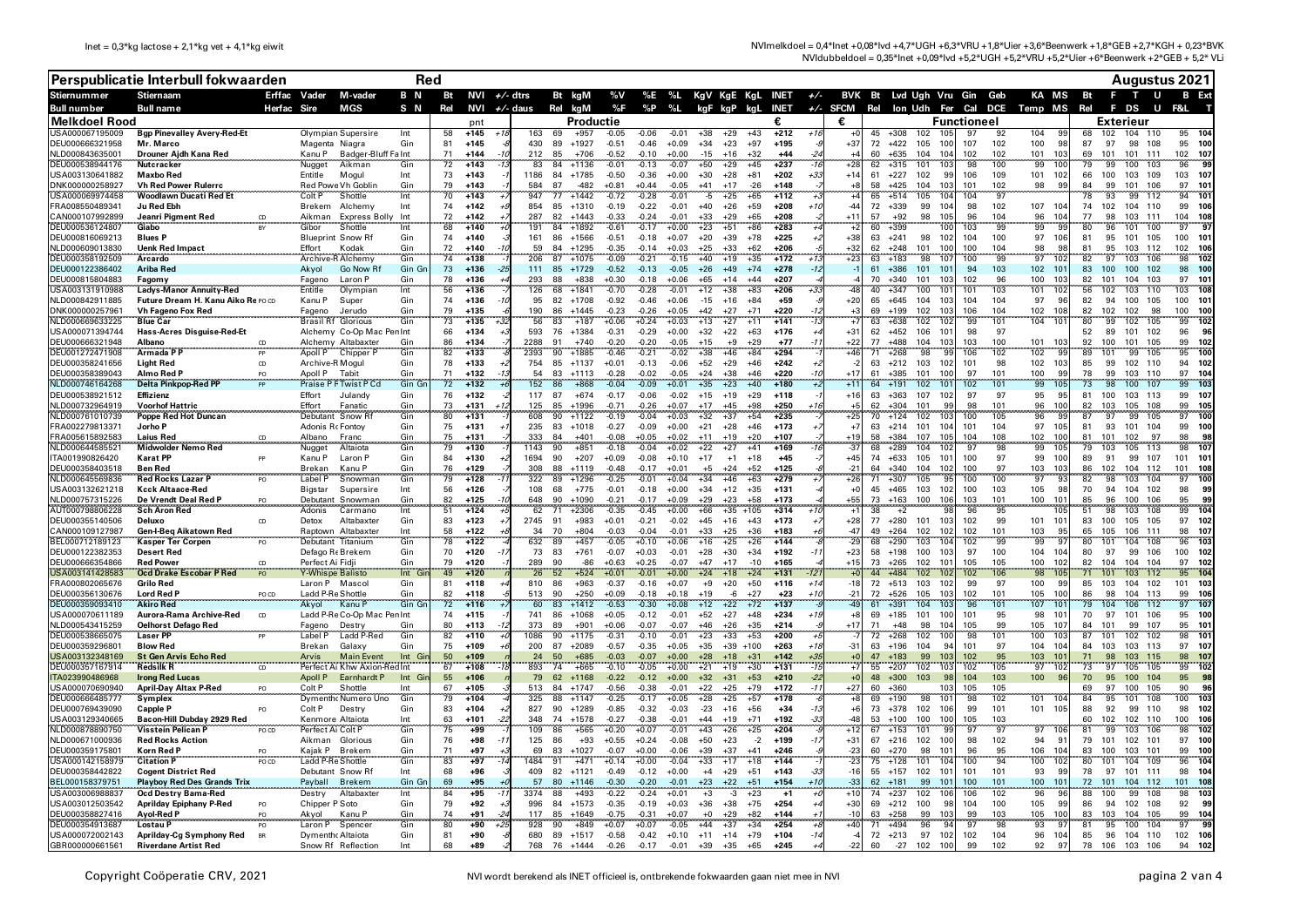NVImelkdoel = 0,4\*lnet +0,08\*lvd +4,7\*UGH +6,3\*VRU +1,8\*Uier +3,6\*Beenwerk +1,8\*GEB +2,7\*KGH + 0,23\*BVK NVIdubbeldoel = 0,35\*lnet +0,09\*lvd +5,2\*UGH +5,2\*VRU +5,2\*Uier +6\*Beenwerk +2\*GEB + 5,2\* VLi

|                                    | Perspublicatie Interbull fokwaarden                         |             |                                 |                                                  |            |                 |                |                         |                |                     |                    |                    |                    |                                  |                |                                                          |     |                                             |                              |            | <b>Augustus 2021</b>                |            |                                                               |          |                                        |                         |
|------------------------------------|-------------------------------------------------------------|-------------|---------------------------------|--------------------------------------------------|------------|-----------------|----------------|-------------------------|----------------|---------------------|--------------------|--------------------|--------------------|----------------------------------|----------------|----------------------------------------------------------|-----|---------------------------------------------|------------------------------|------------|-------------------------------------|------------|---------------------------------------------------------------|----------|----------------------------------------|-------------------------|
| Stiernummer                        | <b>Stiernaam</b>                                            |             | Erffac Vader M-vader            |                                                  | B N        |                 |                | Bt NVI $+/$ -dtrs       |                | Bt kgM              |                    |                    |                    |                                  |                | %V %E %L KgV KgE KgL INET +/- BVK Bt Lvd Ugh Vru Gin Geb |     |                                             |                              |            |                                     |            | KA MS Bt F                                                    |          | T U                                    | <b>B</b> Ext            |
| <b>Bull number</b>                 | <b>Bull name</b>                                            | Herfac Sire |                                 | MGS                                              | S N        | Rel             |                | NVI $+/$ - daus Rel kgM |                |                     | %F                 | %P %L              |                    |                                  |                |                                                          |     |                                             |                              |            |                                     |            | kgF kgP kgL INET +/- SFCM Rel lon Udh Fer Cal DCE Temp MS Rel |          | F DS                                   | U F&L                   |
| Melkdoel Rood<br>DEU000356348098   | Lake-Red                                                    |             | Ladd P-Re Super                 |                                                  | Gir        | 83              | pnt<br>$+88$   | 919                     | 90             | Productie<br>$+915$ | $-0.36$            | $-0.20$            | $+0.09$            | $+8$<br>$+15$                    | $+50$          | €<br>$+93$                                               | €   |                                             | 74<br>$+314$                 | 104        | <b>Functioneel</b><br>10<br>101     | 103        | 97<br>10                                                      | 88       | <b>Exterieur</b><br>97<br>105<br>110   | 94<br>102               |
| LUX000199246933                    | Redmagic                                                    |             |                                 | Headliner Man-O-Man                              | Int        | 69              | +86            | 2220                    | 75             | $+1498$             | $-0.42$            | $-0.27$            | $+0.00$            | $+26$<br>$+28$                   | $+68$          | $+190$                                                   |     |                                             | 57<br>$+126$                 | 96         | 99<br>103                           | 97         | 100<br>98                                                     | 74       | 95<br>104<br>103                       | 99<br>100               |
| NLD000543312138                    | De Vrendt Milkyway                                          |             | Mitey                           | Lawn Boy Red Gin                                 |            | 81              | +84            | 295                     | 90             | $+953$              | $-0.12$            | $-0.06$            | $+0.05$            | $+32$<br>$+29$                   | $+48$          | $+201$                                                   |     | +55<br>74                                   | $+35$                        | 100        | 103<br>99                           | 102        | 106<br>98                                                     | 85       | 93<br>97<br>99                         | 96<br>95                |
| CHE120111155764                    | <b>Swissbec Alo-York</b>                                    |             | <b>Brekem</b>                   | Observer                                         | Int        | 74              | $+83$          | 1104                    | 81             | $+911$              | $-0.32$            | $-0.06$            | $-0.01$            | $+12$<br>$+27$                   | $+41$          | $+148$                                                   |     |                                             | 64<br>$+232$                 | 99         | 101<br>100                          | 101        | 104<br>10:                                                    | 78       | 95<br>99<br>109                        | 102<br>97               |
| NLD000534650005<br>NLD000923757694 | <b>Skoatter Tabit</b><br><b>Cogent Raeson</b>               |             | Tableau                         | Mr Burns<br>Snow Rf Badger-Bluff Fa Int          | Gin        | 78<br>73        | $+76$<br>$+75$ | 162<br>378              | 88<br>84       | $+1478$<br>$+1789$  | $-0.61$<br>$-0.30$ | $-0.26$<br>$-0.17$ | $-0.08$<br>$+0.00$ | $+7$<br>$+28$<br>$+50$<br>$+47$  | $+60$<br>$+81$ | $+148$<br>$+322$                                         |     | $+45$<br>$-22$<br>62                        | 70<br>$+289$<br>$-118$       | 98<br>95   | 100<br>97<br>96<br>103              | 103<br>100 | 106<br>96<br>105<br>96                                        | 84<br>72 | 105<br>94<br>96<br>104<br>105<br>106   | 97<br>-99<br>98<br>104  |
| BEL000157465563                    | <b>Maestro Des Grands Trix</b>                              |             | Snow Rf Red Rock                |                                                  | Gir        | 76              | $+73$          | 291                     | 81             | $+1326$             | $-0.10$            | $-0.11$            | $-0.08$            | $+50$<br>$+37$                   | $+53$          | $+273$                                                   |     |                                             | 68<br>$+26$                  | 97         | 99<br>99                            | 101        | 95<br>103                                                     | 85       | 100<br>102<br>98                       | 97<br>94                |
| USA003128590793                    | <b>Mr Eskdale Ross-Red</b>                                  |             | Kingboy                         | Earnhardt P                                      | Int        | 59              | $+73$          | 109<br>-37              | 68             | $+1593$             | $-0.49$            | $-0.34$            | $-0.01$            | $+23$<br>$+24$                   | $+72$          | $+168$                                                   |     | 52<br>$-64$                                 | $-5$                         | 98         | 104<br>106                          | 102        | 100<br>98                                                     | 54       | 103<br>102 107                         | 95<br>102               |
| DEU000816436045                    | Akello                                                      |             | Akyol                           | Fageno                                           | Gir        | 72              | $+73$          | 81                      | 84             | $+899$              | $-0.07$            | $-0.16$            | $-0.04$            | $+34$<br>$+18$                   | $+37$          | $+156$                                                   |     | 61                                          | $+100$                       | 98         | 10 <sub>A</sub><br>96               | 101        | 106<br>10!                                                    | 80       | 105<br>106<br>100                      | 101<br>103<br>105       |
| TA004991240440<br>DEU000356919533  | Inseme De Pri Tigre R<br>Kryos                              |             | Prince Re Elayo<br>Kanu P       | Dellboy P                                        | Int<br>Gin | 66<br>82        | $+73$<br>$+73$ | 1027<br>1380            | 72<br>90       | $+1228$<br>$+1416$  | $-0.50$<br>$-0.78$ | $-0.21$<br>$-0.36$ | $-0.01$<br>$+0.13$ | $+8$<br>$+24$<br>$-12$<br>$+16$  | $+55$<br>$+77$ | $+132$<br>$+64$                                          |     | $-17$                                       | 53<br>$+187$<br>71<br>$+471$ | 102<br>103 | 98<br>100<br>100<br>104             | 101<br>100 | 101<br>102<br>100<br>102                                      | 72<br>88 | 103<br>107<br>103<br>101<br>104<br>107 | 100<br>98<br>104        |
| DEU000121125102                    | <b>Astor Red</b>                                            |             | Aikman                          | Jotan Red                                        | Gin        | 79              | $+71$          | 548                     | 89             | $+1170$             | $-0.41$            | $-0.12$            | $-0.04$            | $+14$<br>$+31$                   | $+50$          | $+172$                                                   |     | 70<br>$+14$                                 | $-23$                        | 99         | 99<br>102                           | 106        | 98<br>97                                                      | 85       | 103<br>104<br>103                      | 100<br>103              |
| NLD000712463939                    | <b>BFT</b> Genaro                                           |             | Amor-Rec Destry                 |                                                  | Gin        | 75              | $+71$          | 113                     | 86             | $-284$              | $+0.45$            | $+0.02$            | $-0.05$            | $+23$<br>-9                      | $-17$          | $+6$                                                     |     | $+59$                                       | $+296$<br>67                 | 100        | 100<br>10                           | 105        | 99<br>10                                                      | 82       | 112<br>88<br>92                        | 99<br>96                |
| DEU000538447179                    | Arethusa Redburst Redstream                                 |             | Lookout P Goldwyn               |                                                  | Int        | 70              | $+70$          | 741<br>$-1$             | 81             | $+835$              | $-0.56$            | $-0.22$            | $-0.01$            | $-13$<br>$+10$                   | $+37$          | $+25$                                                    |     |                                             | 57<br>$+162$                 | 103        | 105<br>99                           | 92         | 96<br>101                                                     | 76       | 100<br>102 116                         | 93<br>105               |
| BEL000210476234                    | <b>Dukefarm Morris-Red</b>                                  |             | Fidelity                        | Spencer                                          | Int<br>Înt | 74<br>80        | +67            | 241<br>879              | 82<br>86       | $+1157$             | $-0.27$            | $+0.10$<br>$-0.02$ | $-0.01$            | $+26$<br>$+51$                   | $+52$<br>$+29$ | $+279$                                                   |     | $+49$<br>63                                 | $-106$<br>$-127$             | 97<br>98   | 95<br>100<br>97<br>104              | 90<br>105  | 100<br>102<br>99                                              | 77<br>82 | 94<br>93<br>101<br>93<br>108           | 102<br>99<br>104        |
| JLD000898807028<br>DEU000537322726 | Willem's-Hoeve Dekade<br>Desmond                            |             | Destry<br>Desk                  | Mr Burns<br>Malvoy                               | Gin        | 81              | +67<br>+65     | 1483                    | 90             | $+652$<br>$+1395$   | $-0.25$<br>$-0.48$ | $-0.18$            | $-0.01$<br>$+0.04$ | $+7$<br>$+22$<br>$+16$<br>$+33$  | $+67$          | $+114$<br>$+189$                                         |     | $+40$                                       | 72<br>$+185$                 | 97         | 96<br>93                            | 95         | 98<br>102                                                     | 77       | 100<br>99<br>98<br>104                 | 103<br>99<br>101        |
| DEU001404947190                    | <b>Elio Red P</b>                                           |             | Esperado Ladd P-Red             |                                                  | Gin        | 81              | +65            | 819                     | 90             | $+518$              | $-0.12$            | $-0.16$            | $+0.11$            | $+13$<br>$+5$                    | $+33$          | $+58$                                                    | +1  | 71<br>$-17$                                 | $+218$                       | 102        | 101<br>96                           | 94         | 99<br>100                                                     | 87       | 102 103 112                            | 98<br>106               |
| GBR382702404479                    | <b>Debuty-Red</b>                                           |             | Debonair Shottle                |                                                  | Int        | 50              | $+62$          |                         | 76<br>76       | $+799$              | $-0.17$            | $-0.09$            | $+0.00$            | $+20$<br>$+21$                   | $+36$          | $+139$                                                   |     | 41                                          | $+102$                       | 100        |                                     | 93         |                                                               |          |                                        |                         |
| DEU000538270556                    | Perfection                                                  |             | Perfect Ai Selayo               |                                                  | Gin        | 81              | +62            | 209                     | 88             | $-13$               | $+0.48$            | $+0.08$            | $-0.09$            | $+39$<br>$+6$                    | -8             | $+104$                                                   |     |                                             | 71<br>$+72$                  | 101        | 102<br>100                          | 102        | 99<br>- 103                                                   | 84       | 102<br>108<br>105                      | 98<br>- 105             |
| USA000072507673<br>VLD000693369657 | Jenniton Aikman Rory-Red<br><b>Eduvik Red</b>               |             | Lawn Boy Shottle                | Aikman Man-O-Man                                 | Int<br>Int | 77<br>75        | +61<br>$+61$   | 1563<br>1441            | 84<br>77       | +869<br>$+1546$     | $-0.08$<br>$-1.02$ | $-0.01$<br>$-0.38$ | $-0.01$<br>$+0.00$ | +32<br>$+30$<br>$-30$<br>$+18$   | $+39$<br>$+70$ | $+202$<br>$+32$                                          |     | 68                                          | $-113$<br>69<br>$+578$       | 98<br>103  | 105<br>.qc<br>103<br>100            | 107<br>93  | 103<br>96<br>103<br>97                                        | 80<br>83 | 99<br>105<br>104<br>94<br>105<br>101   | 97<br>101<br>94         |
| DNK000000255324                    | <b>Lacoste Et</b>                                           |             | Larson                          | Destry                                           | Gin        | 81              | $+57$          | 2067                    | 91             | $+1067$             | $-0.18$            | $-0.20$            | $+0.09$            | $+31$<br>$+20$                   | $+57$          | $+164$                                                   |     | +41                                         | 77<br>$+15$                  | 96         | 101<br>97                           | 96         | 104<br>98                                                     | 79       | 98<br>100<br>108                       | 97<br>102               |
| NLD000660420868                    | <b>Delta Douane-Red</b>                                     |             | Kanu P                          | Arroyo                                           | Gir        | 78              | +57            | 650                     | 90             | $+685$              | $-0.40$            | $-0.09$            | $+0.08$            | $-5$<br>$+17$                    | $+38$          | $+71$                                                    |     | 71<br>-36                                   | $+355$                       | 101        | 100<br>102                          | 101        | 102<br>104                                                    | 81       | 101<br>103<br>106                      | 100<br>104              |
| JSA000069404886                    | <b>Blumenfeld De Prince-Red</b>                             |             | Destry                          | Toystory                                         | Int        | 84              | $+55$          | 6124                    | 88             | $+1032$             | $-0.55$            | $-0.15$            | $-0.01$            | -5<br>$+23$                      | $+46$          | $+98$                                                    |     |                                             | $-12$                        | 97         | 98<br>10 <sub>i</sub>               | 102        | 103<br>102                                                    |          | 105<br>98<br>102                       | 102<br>100              |
| LUX000499171168                    | Mokabi                                                      |             | Mogul                           | Man-O-Man                                        | Gin        | 84              | $+54$          | 1624                    | 90             | $+835$              | $-0.09$            | $-0.17$            | $+0.08$            | $+29$<br>$+15$<br>$\mathcal{A}$  | $+45$<br>$+70$ | $+136$                                                   |     |                                             | 74<br>$+78$                  | 95         | 100<br>101<br>103                   | 99<br>96   | 101<br>105                                                    | 88<br>78 | 104<br>104<br>109                      | 99<br>106               |
| JSA000070560402<br>JSA000073828407 | <b>Golden-Oaks S Mirage-Red</b><br><b>Ing Advance P-Red</b> |             | Dymenth cAlexander<br>Kanu P    | Numero Uno                                       | Int<br>Int | 73<br>67        | $+54$<br>$+53$ | 1195<br>152             | 80<br>81       | $+1545$<br>$+1075$  | $-0.75$<br>$-0.64$ | $-0.55$<br>$-0.35$ | $+0.00$<br>$-0.01$ | $+2$<br>$-11$<br>$+6$            | $+48$          | $+21$<br>$+16$                                           |     | 65<br>22<br>56                              | $+252$<br>$+382$             | 99<br>102  | 10 <sup>7</sup><br>100<br>10        | 101        | 99<br>107<br>103<br>107                                       |          | 101<br>103<br>105<br>100<br>111<br>104 | 102<br>104<br>104<br>96 |
| FRA004241976821                    | Ika Red PP                                                  | PP CD       | Ladd P-Re Duparc                |                                                  | Gin        | 78              | +52            | 194                     | 87             | $+1138$             | $-0.26$            | $-0.08$            | $+0.04$            | $+27$<br>$+33$                   | $+56$          | $+209$                                                   |     | $-28$                                       | 69<br>$+154$                 | 95         | 101<br>99                           | 95         | 101<br>105                                                    | 78       | 101<br>106<br>104                      | 96<br>101               |
| JSA003136467733                    | <b>Emmert Jedi Eclipse-Red</b>                              |             | Jedi                            | Flame                                            | Int        | 64              | +50            | -51<br>318              | 78             | $+1218$             | $-0.63$            | $-0.35$            | $+0.00$            | $-5$<br>$+11$                    | $+55$          | $+51$                                                    |     | 47<br>$-46$                                 | $+413$                       | 103        | 102<br>102                          | 101        | 111 102                                                       | 61       | 105<br>103<br>107                      | 90<br>100               |
| NLD000881398762                    | Stierkalf 9876                                              | CD          | Alchemy Goldwyn                 |                                                  | Gin        | 77              | +49            | 225                     | 88             | $+62$               | $+0.05$            | $-0.15$            | $-0.05$            | 47<br>$-10$                      |                | $-27$                                                    |     |                                             | $+123$                       | 99         | 93                                  | 96         | 101<br>107                                                    | 80       | 96<br>101<br>113                       | 95<br>10 <sup>2</sup>   |
| DEU000536114052<br>DEU000769794526 | Campus<br><b>Dublin P</b>                                   |             | Carmano Giseh<br>Drake          | <b>Asterix F</b>                                 | Int<br>Int | 67<br>66        | $+48$<br>$+45$ | 155                     | 90<br>78<br>81 | $+605$<br>$+608$    | $-0.28$<br>$-0.09$ | $-0.16$<br>$+0.09$ | $-0.01$<br>$-0.01$ | $+2$<br>$+8$<br>$+19$<br>$+30$   | $+27$<br>$+27$ | $+45$<br>$+171$                                          |     | 57<br>52                                    | $+247$<br>-59                | 102<br>98  | 95<br>101<br>104<br>100             | 101<br>99  | 101<br>94<br>102<br>99                                        | 71<br>56 | 98<br>102<br>99<br>98<br>101<br>100    | 101<br>100<br>97<br>95  |
| FRA006357413898                    | <b>Idel Red</b>                                             |             | Gesnow FDestry                  |                                                  | Gin        | $\overline{81}$ | $+45$          | 834                     | 87             | $+308$              | $+0.28$            | $+0.00$            | $+0.05$            | $+38$<br>$+11$                   | $+18$          | $+130$                                                   |     |                                             | $+34$                        | 101        | 94<br>10 <sup>1</sup>               |            | 98<br>102                                                     |          | 98<br>107<br>100                       | 96<br>101               |
| DEU000537760007                    | <b>Develop</b>                                              |             | Desk                            | Malvoy                                           | Gin        | 75              | $+44$          | 133<br>$-1!$            | 86             | $+1088$             | $-0.09$            | $-0.13$            | $-0.02$            | $+40$<br>$+27$                   | $+48$          | $+209$                                                   |     | 67                                          | $-61$                        | 98         | 95<br>99                            | 99         | 97<br>100                                                     | 82       | 100<br>101<br>100                      | 97<br>-99               |
| NLD000583722827                    | Capone                                                      |             | Camion C Zabing Rf              |                                                  | Gin        | 81              | $+43$          | 555                     | 89             | $+336$              | $-0.37$            | $-0.12$            | $-0.04$            | $-17$<br>$+2$                    | $+12$          | $-24$                                                    |     |                                             | 72<br>$+137$                 | 102        | 100<br>102                          | 101        | 103<br>96                                                     | 86       | 102<br>103<br>102                      | 107<br>106              |
| NLD000874833179                    | <b>Drouner Ajdh Red Chemie</b>                              | <b>BRCD</b> | Alchemy                         | Altabaxter                                       | Gin        | 79              | $+42$          | 150                     | 88             | $+387$              | $-0.04$            | $-0.10$            | $-0.01$            | $+14$<br>$+5$                    | $+17$          | $+55$                                                    |     | 72                                          | $+271$                       | 101        | 100<br>10                           | 101        | 100<br>105                                                    | 82       | 94<br>100<br>109                       | 9s<br>93                |
| USA000070826950<br>ITA016990385890 | <b>Synergy Altamr P-Red</b><br>Largo <sub>P</sub>           | PO          | Colt P<br>Laron P               | Goldwyn<br>Ruacana                               | Int<br>Gin | 79<br>77        | $+40$<br>$+40$ | 1275<br>135             | 87<br>87       | $+1258$<br>$+41$    | $-0.56$<br>$+0.15$ | $-0.21$<br>$+0.02$ | $+0.00$<br>$+0.03$ | $+3$<br>$+25$<br>$+14$<br>$+3$   | $+57$          | $+126$<br>$+4:$                                          |     | 67<br>$+46$                                 | $+68$<br>70<br>$+256$        | 98<br>101  | 104<br>99<br>93<br>104              | 99<br>93   | 101<br>98<br>97<br>95                                         | 77<br>78 | 91<br>98<br>106<br>91<br>98<br>106     | 92<br>96<br>93<br>96    |
| NLD000949046710                    | Falcone                                                     |             | Dakker                          | Fidelity                                         | Gin        | 79              | $+39$          | 409                     | 89             | $+549$              | $-0.13$            | $+0.05$            | $-0.11$            | $+13$<br>$+24$                   | $+15$          | $+130$                                                   |     |                                             | 70<br>$+6$                   | 98         | 102<br>99                           | 103        | 101<br>101                                                    | 84       | 98<br>98<br>102                        | 100<br>100              |
| DEU000538397182                    | <b>Santoro Red</b>                                          |             | Debutant Snowmar                |                                                  | Int n      | 47              | $+39$          | 894                     | 67             | $+1312$             | $-0.58$            | $-0.27$            | $-0.01$            | $+3$<br>$+21$                    | $+59$          | $+110$                                                   |     | 45                                          | $-7$                         | 99         | 101                                 | 101        |                                                               |          |                                        |                         |
| JSA000071181666                    | <b>Sandy-Valley Clark P-Red</b>                             | PO CD       | Ladd P-Re Bolton                |                                                  | Int        | 63              | +38            | 141                     | 73             | $+812$              | $-0.35$            | $-0.17$            | $-0.01$            | $+5$<br>$+14$                    | $+36$          | $+79$                                                    |     | 61                                          | $+171$                       | 104        | 100<br>97                           | 92         | 99<br>102                                                     | 63       | 99<br>101<br>106                       | 92                      |
| TA097990022303                     | <b>Malvoy Redchili R</b>                                    |             | Malvoy                          | Komtur                                           | Int        | 64<br>69        | $+37$<br>$+36$ | 213<br>611              | 71             | $+1033$<br>$-743$   | $-0.27$<br>$+0.67$ | $-0.25$            | $+0.00$            | $+21$<br>$+14$<br>$+17$<br>$-9$  | $+47$<br>$-34$ | $+116$<br>$-11$                                          |     | $\Lambda^{\mathsf{r}}$<br>56<br>56<br>$+19$ | $+94$<br>$+77$               | 97         | 96<br><b>gs</b><br>106<br>91        | 91<br>104  | 100<br>103                                                    | 68<br>76 | 102<br>102<br>105<br>95<br>100<br>113  | 104<br>105<br>97<br>104 |
| CHE120118641024<br>DEU000664101915 | <b>Flu Farm Cranberry</b><br><b>Dixieland</b>               | CD          | Destry                          | Addiction Marbri Appelej Int<br>Shottle          | Int        | 75              | $+32$          | 663                     | 75<br>86       | $+862$              | $-0.55$            | $+0.24$<br>$-0.12$ | $+0.00$<br>$+0.00$ | $-11$<br>$+20$                   | $+39$          | $+71$                                                    |     |                                             | 69<br>$-24$                  | 99<br>99   | 102<br>101                          | 87         | 101 102<br>103<br>99                                          | 69       | 97<br>100<br>108                       | 93<br>100               |
| VLD000870146112                    | <b>Molenkamp Kuyt Red</b>                                   |             | Destry                          | Mr Burns                                         | Gin        | 79              | $+31$          | 168                     | 88             | $+1556$             | $-0.66$            | $-0.28$            | $-0.05$            | $+5$<br>$+29$                    | $+66$          | $+149$                                                   |     |                                             | 72<br>$-77$                  | 96         | 98<br>100                           | 96         | 99<br>100                                                     | 83       | 111<br>97<br>100                       | 96<br>103               |
| DEU000537387580                    | Albaran                                                     | CD          | Almondo Short Cut               |                                                  | Gin        | 74              | $+31$          | 131                     | 86             | $+560$              | $-0.45$            | $-0.15$            | $+0.02$            | $-14$<br>$+7$                    | $+27$          | $+7$                                                     |     | $+31$<br>65                                 | $+147$                       | 100        | 99<br>99                            | 103        | 101 101                                                       | 80       | 95<br>100<br>110                       | 102<br>105              |
| JSA000070991519                    | <b>Tiger-Lily Dk Lowery-Red</b>                             | CD          | Dakker                          | Destry                                           | Int        | 77              | $+31$          | 896                     | 84             | $-671$              | $+0.64$            | $+0.13$            | $+0.01$            | $+18$<br>$-14$                   | $-30$          | $-29$                                                    |     | $+62$                                       | 69<br>-58                    | 100        | 105<br>101                          | 106        | 103<br>108                                                    | 82       | 108<br>90<br>92                        | 96<br>98                |
| DEU000666186545<br>DEU000116525529 | Lamano<br>Carie                                             | PO CD       |                                 | Ladd P-Re Man-O-Man<br>Carmano September Sto Int | Gin        | 80<br>76        | $+30$<br>$+30$ | 455<br>1670             | 89<br>85       | $-381$<br>$+764$    | $+0.70$<br>$-0.31$ | $+0.26$<br>$-0.31$ | $+0.03$<br>$-0.01$ | $+7$<br>$+38$<br>$+6$<br>$+0$    | $-15$<br>$+34$ | $+104$<br>$+23$                                          |     | $+10$<br>64                                 | 72<br>$-118$<br>$+111$       | 96<br>103  | 102<br>101<br>93                    | 98<br>84   | 100<br>103<br>97<br>105                                       | 85<br>83 | 100<br>111<br>104<br>96<br>100<br>99   | 95<br>104<br>101        |
| CAN000110186836                    | Swissbec Jackpot PP Red                                     |             |                                 | Altacasua Mardi Gras                             | Int        | 68              | $+30$          | 532                     | 83             | $+42$               | $-0.08$            | $-0.13$            | $+0.00$            | $-5$<br>-9                       | $+2$           | $-47$                                                    |     | 43                                          | 48<br>$+229$                 | 100        | 105<br>99                           | 96         | 107<br>110                                                    | 80       | 103<br>105<br>116                      | 95<br>107               |
| DEU000535256645                    | <b>Madorty</b>                                              |             | Malvoy                          | Morty                                            | Int        | 71              | $+28$          | 586                     | 85             | $+1332$             | $-0.59$            | $-0.38$            | $-0.01$            | $+3$<br>$+12$                    | $+60$          | $+74$                                                    |     |                                             | $+251$<br>60                 | 98         | 99<br>gc                            | 98         | 98<br>9                                                       |          | 100<br>101<br>100                      | 99<br>100               |
| CAN000011801450                    | <b>Riverdown Unstopabull</b>                                |             |                                 | Dymentho Marbri Appelej Int                      |            | 68              | $+28$          | 692                     | 79             | $+632$              | $-0.48$            | $-0.42$            | $-0.01$            | $-14$<br>$-14$                   | $+28$          | $-78$                                                    |     | $-37$<br>42                                 | $+78$                        | 103        | 101<br>102                          | 99         | 106<br>103                                                    | 82       | 101<br>106<br>119                      | 101<br>- 112            |
| VLD000569744852<br>NLD000765039529 | <b>Molenkamp Hyves</b>                                      | CD          | Destry                          | Mr Burns<br>Spencer                              | Int<br>Gin | 80<br>80        | +26            | $-14$<br>3053<br>318    | 87<br>89       | $+189$<br>$+442$    | $-0.27$<br>$-0.39$ | $-0.14$<br>$+0.08$ | $+0.00$<br>$-0.02$ | $-14$<br>$-5$<br>$-14$<br>$+23$  | $+9$<br>$+18$  | $-47$<br>$+70$                                           |     | $-25$                                       | 69<br>$+238$<br>73           | 100<br>96  | 103<br>99<br>10<br>97               | 106<br>95  | 99<br>96<br>94<br>-97                                         | 85<br>85 | 93<br>101<br>106<br>100                | 99<br>101<br>104<br>101 |
| JSA003136934795                    | Eragon<br><b>Cycle Dback Jackson-Red-Tw</b>                 |             | Elburn<br>Diamondt Gold Chip    |                                                  | Int        | 56              | $+25$<br>$+25$ | 70                      | 66             | $+784$              | $-0.57$            | $-0.27$            | $-0.01$            | $-16$<br>$+4$                    | $+35$          | -7                                                       | +3. | $-49$<br>48                                 | $+146$<br>$+208$             | 102        | 97<br>102                           | 103        | 104<br>103                                                    | 61       | 100<br>106<br>102<br>103<br>110        | 103<br>108              |
| CAN000011536014                    | <b>Genervations Activator</b>                               |             | Epic                            | Man-O-Man                                        | Int        | 70              | +21            | 196                     | 79             | $+1211$             | $-0.48$            | $-0.26$            | $+0.00$            | $+9$<br>$+19$                    | $+55$          | $+113$                                                   |     | $+14$<br>56                                 | $+150$                       | 98         | 97<br>100                           | 97         | 99<br>100                                                     | 78       | 93<br>100<br>104                       | 95<br>-97               |
| JSA000071277714                    | <b>Milk&amp;honey Destry Moses Red</b>                      |             | Destry                          | Mr Burns                                         | Gin        | 86              | $+19$          | 1875                    | 91             | $+838$              | $-0.45$            | $-0.16$            | $-0.02$            | $-3$<br>$+16$                    | $+36$          | $+70$                                                    |     | 77                                          | $-39$                        | 100        | -97                                 | -97        | 99<br>10 <sup>1</sup>                                         | 92       | 112<br>98<br>99                        | 103<br>96               |
| DEU000537159588                    | Eturien                                                     |             | Elburn                          | Carmano                                          | Gin        | 75              | $+19$          | 100                     | 86             | $+254$              | $-0.19$            | $+0.02$            | $-0.05$            | $-5$<br>$+11$                    | $+7$           | $+37$                                                    |     |                                             | 69<br>$+143$                 | 100        | 100<br>95                           | 101        | 96<br>101                                                     | 83       | 103<br>101<br>108                      | 100<br>105              |
| TA027990066198<br>DEU000537093113  | Due Pioppi Inseme Day R<br>Elba P                           |             | Laron P<br>Elburn               | Debonair<br>Lawn Boy Red Gin                     | Int        | 62<br>78        | $+18$<br>$+16$ | 176<br>206              | 71<br>88       | $+1259$<br>$+897$   | $-0.43$<br>$-0.57$ | $-0.30$<br>$-0.16$ | $+0.00$<br>$-0.08$ | $+16$<br>$+17$<br>$-12$<br>$+18$ | $+57$<br>$+34$ | $+120$<br>$+59$                                          |     | 52<br>70                                    | $+244$<br>$+254$             | 99<br>97   | 96<br>97<br>100<br>102              | 86<br>102  | 95<br>93<br>97<br>10 <sub>4</sub>                             | 67<br>83 | 99<br>105<br>102<br>94<br>97<br>102    | 96<br>99<br>94          |
| JSA000071695450                    | Nd-Druvale Dakr Dixn Red                                    | CD          | Dakker                          | Destry                                           | Gin        | 77              | $+15$          | 212                     | 88             | $-26$               | $+0.00$            | $-0.04$            | $+0.03$            | $-1$<br>$-4$                     | $+1$           | $-18$                                                    |     | 69                                          | $+70$                        | 98         | 104<br>96                           | 99         | 103<br>100                                                    | 83       | 98<br>99<br>111                        | 96<br>103               |
| DEU000537134723                    | Attika                                                      |             | Khw Axio O Man                  |                                                  | Gin        | 73              | $+14$          | 98                      | 86             | $+299$              | $+0.25$            | $+0.06$            | $-0.05$            | $+35$<br>$+16$                   | +9             | $+142$                                                   |     | 64                                          | $-176$                       | 98         | 102<br>101                          | 102        | 96<br>96                                                      | 80       | 94<br>102<br>101                       | 93<br>95                |
| HE120108252643                     | Ruegruet Rodriguez PP                                       |             | Ladd P-Re Regiment              |                                                  | Int        | 74              | $+14$          | 488                     | 83             | $+1119$             | $-0.26$            | $-0.26$            | $-0.01$            | $+26$<br>$+16$                   | +50            | $+135$                                                   |     | 64                                          | $-32$                        | 97         | 107<br>97                           | 109        | 104<br>104                                                    | 76       | 94<br>102<br>106                       | 98<br>93                |
| DEU000536335022                    | Rupie                                                       |             | Ruacana Classic                 |                                                  | Int        | 75              | $+12$          | 617                     | 85             | $-503$              | $+0.67$            | $+0.10$            | $+0.00$            | $+29$<br>$-10$                   | $-23$          | $+13$                                                    |     | $+26$<br>64                                 | $+86$                        | 104        | 91<br>101                           | 85         | 103<br>103                                                    | 83       | 96<br>100<br>105                       | 97<br>100               |
| CAN000009626893<br>DEU000536741555 | Morsan Afterburn<br>Don Juan                                |             | Aftershoc Goldwyn<br>Durham Fbi |                                                  | Int<br>Int | 78<br>72        | $+12$<br>$+11$ | 713<br>313              | 82<br>84       | $+856$<br>$+1032$   | $-0.53$<br>$-0.64$ | $-0.46$<br>$-0.23$ | $-0.01$<br>$-0.01$ | $-10$<br>$-11$<br>$-13$<br>$+16$ | $+38$<br>$+46$ | -55<br>$+52$                                             |     | $+53$<br>$-24$                              | 70<br>$+279$<br>64<br>$+7$   | 102<br>103 | 101<br>104<br>10 <sup>1</sup><br>96 | 99<br>101  | 107<br>97<br>99<br>97                                         | 85<br>68 | 105<br>93<br>96<br>103<br>103<br>105   | 94<br>97<br>101<br>94   |
| DEU000355059457                    | Pearl-Red                                                   |             | Co-Op Ma Classic                |                                                  | Gin        | 74              | $+11$          | 234                     | 87             | $+915$              | $-0.39$            | $-0.34$            | $+0.06$            | $+5$<br>$+2$                     | $+47$          | $+33$                                                    |     | $+17$<br>65                                 | $+31$                        | 99         | 100<br>98                           | 106        | 98<br>99                                                      | 80       | 97<br>104 105                          | 102<br>99               |
| USA000141832540                    | <b>Khw Axford-Red</b>                                       | $\sim$      | Alchemy Durham                  |                                                  | Int        | 69              | $+10$          | 626                     | 76             | $+447$              | $-0.33$            | $-0.16$            | $+0.01$            | -9<br>$+2$                       | $+21$          | $-4$                                                     |     | $-8$<br>67                                  | $+132$                       | 97         | 103<br>96                           | 101        |                                                               | 78       | 98<br>102 107                          | 102<br>98               |